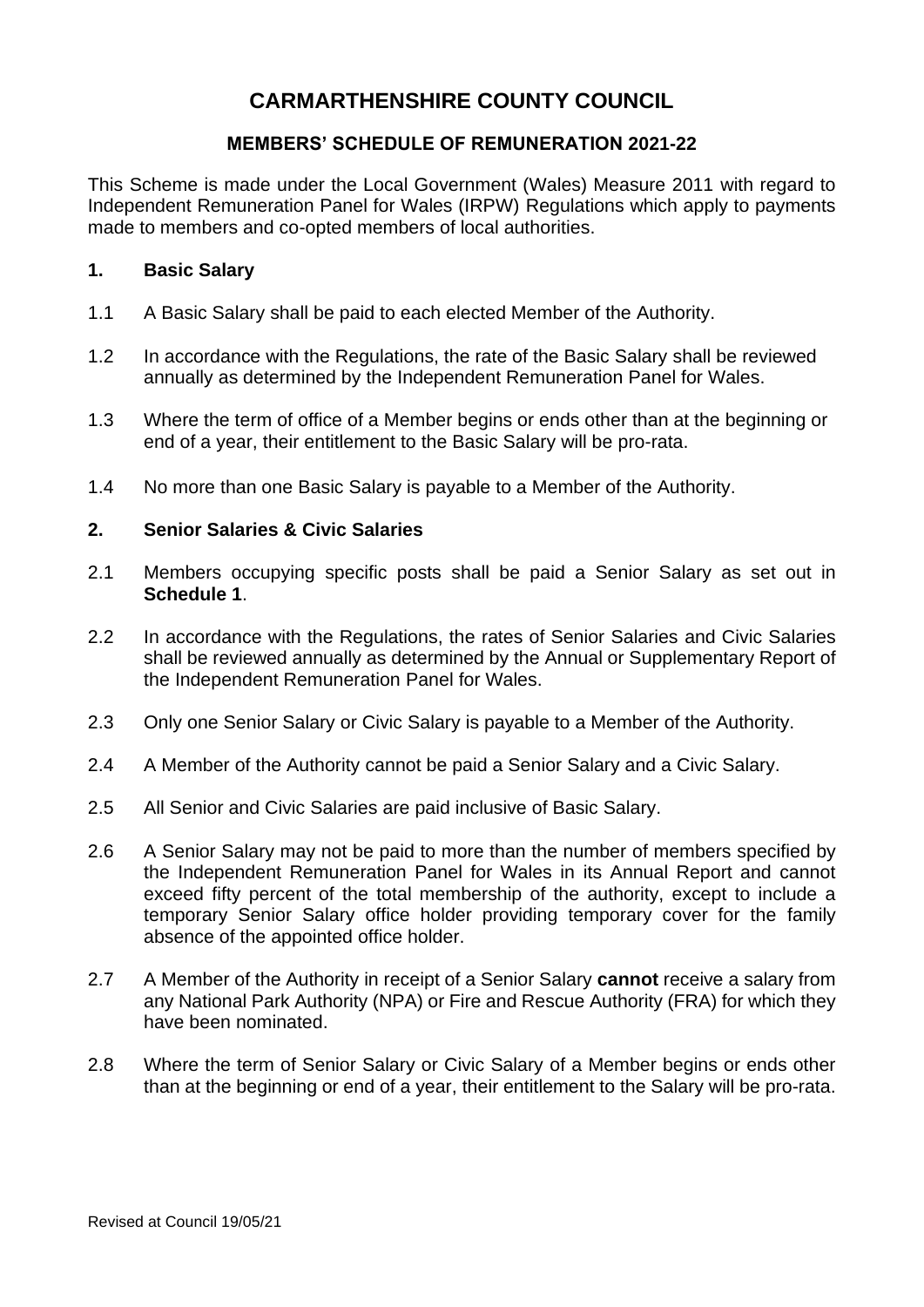# **3. Election to Forgo Entitlement to Allowance**

3.1 A Member may, by notice in writing delivered to the Proper Officer of the authority, personally elect to forgo any part of their entitlement to any salary, allowance or fee payable under this Scheme from the date set out in the notice.

#### **4. Suspension of a Member**

- 4.1 Where a Member of the Authority is suspended or partially suspended from their responsibilities or duties as a Member of the Authority in accordance with Part III of the Local Government Act 2000 (Conduct of Members), or regulations made under the Act, the part of the Basic Salary payable to them in respect of that period for which they are suspended will be withheld by the Authority (Section 155 (1) of the Measure).
- 4.2 Where a Member in receipt of a Senior Salary is suspended or partially suspended from being a Member of the Authority in accordance with Part III of the Local Government Act 2000 (Conduct of Members), or regulations made under the Act, the Authority must not make payments of the Member's Senior Salary for the duration of the suspension (Section 155 (1) of the Measure). If the partial suspension relates only to the specific responsibility element of the payment, the Member may retain the Basic Salary.

# **5. Repayment of salaries, allowances or fees**

- 5.1 Where payment of any salary, allowance or fee has been made to a Member of the Authority or Co-opted Member in respect of any period during which the Member concerned:
	- (a) is suspended or partially suspended from that Member's/Co-opted Member's duties or responsibilities in accordance with Part 3 of the 2000 Act or regulations made under that Act;
	- (b) ceases to be a Member of the Authority or Co-opted Member; or
	- (c) is in any other way not entitled to receive a salary, allowance or fee in respect of that period,

the Authority will require that such part of the allowance as relates to any such period be repaid.

#### **6. Payments**

- 6.1 Payments of all allowances will be made by the *Director of Corporate Services* by *direct bank credit* in instalments of one-twelfth of the Member's annual entitlement on the  $15<sup>th</sup>$  of each month.
- 6.2 Where payment has resulted in a Member receiving more than their entitlement to salaries, allowances or fees the Authority will require that such part that is overpayment be repaid.
- 6.3 All payments are subject to the appropriate tax and National Insurance deductions.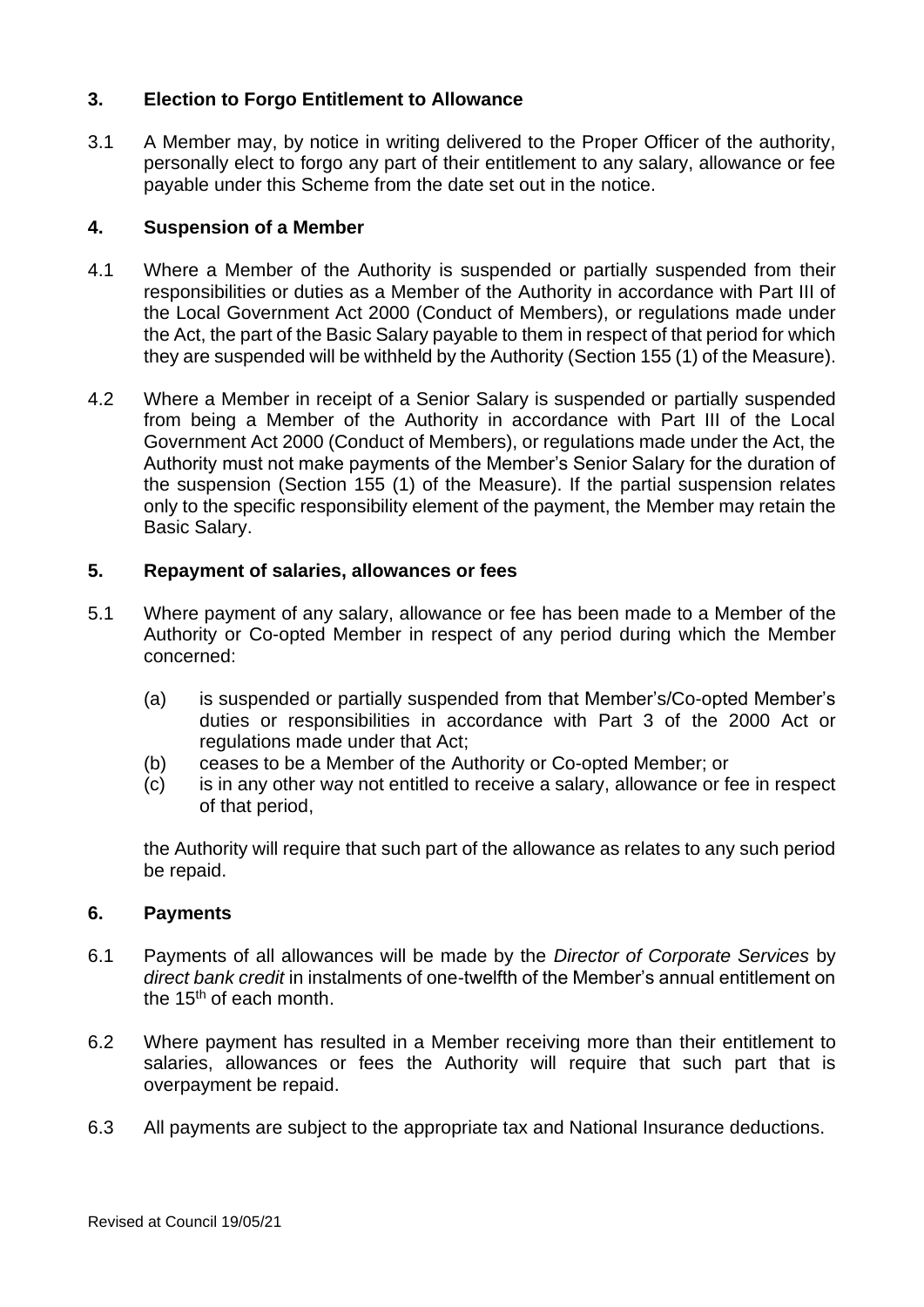# **7. Contribution towards Costs of Care and Personal Assistance**

- 7.1 Contribution towards Costs of Care and Personal Assistance shall be paid to a Member or Co-opted Member, who has caring responsibility for dependent children or adults, or a personal care requirement, provided the Member incurs expenses in the provision of such care whilst undertaking 'approved' council duties.
- 7.2 Contribution towards Costs of Care and Personal Assistance applies in respect of a dependant under 16 years of age, or a minor or adult who normally lives with the member as part of their family and who cannot be left unsupervised for whom the Member or Co-opted Member can show that care is required. If a Member or Coopted Member has more than one dependent the Member may claim more than one allowance, provided the Member can demonstrate a need to make separate arrangements for care.
- 7.3 Eligible Members may claim contribution towards Costs of Care and Personal Assistance for actual and receipted costs as set out in **Schedule 1**. All claims for the contribution towards costs of care and personal assistance should be made in writing to Democratic Services detailing times, dates and reasons for claim. Receipts are required for both informal and formal care arrangements.

### **8. Family Absence**

- 8.1 Members are entitled under the provisions of the Family Absence for Members of Local Authorities (Wales) Regulations 2013 and the Local Government Elections (Wales) Act 2021 to a period of family absence, during which if they satisfy the prescribed conditions they are entitled to be absent from authority meetings.
- 8.2 When taking family absence Members are entitled to retain a basic salary irrespective of their attendance record immediately preceding the commencement of the family absence.
- 8.3 Should a senior salary holder be eligible for family absence they will be able to continue to receive their senior salary for the duration of the absence.
- 8.4 If the authority agrees that it is necessary to make a substitute appointment to cover the family absence of a senior salary holder the Member substituting will be eligible if the authority so decides to be paid a senior salary.
- 8.5 If the paid substitution results in the authority exceeding its maximum number of senior salaries, an addition to the maximum will be allowed for the duration of the substitution.

#### **9. Co-optees' payments**

- 9.1 A Co-optees' daily fee (with a provision for half day payments) shall be paid to Cooptees, provided they are statutory Co-optees with voting rights.
- 9.2 The number of days in any one year for which co-opted members may be paid will reflect the work programme of the relevant committee.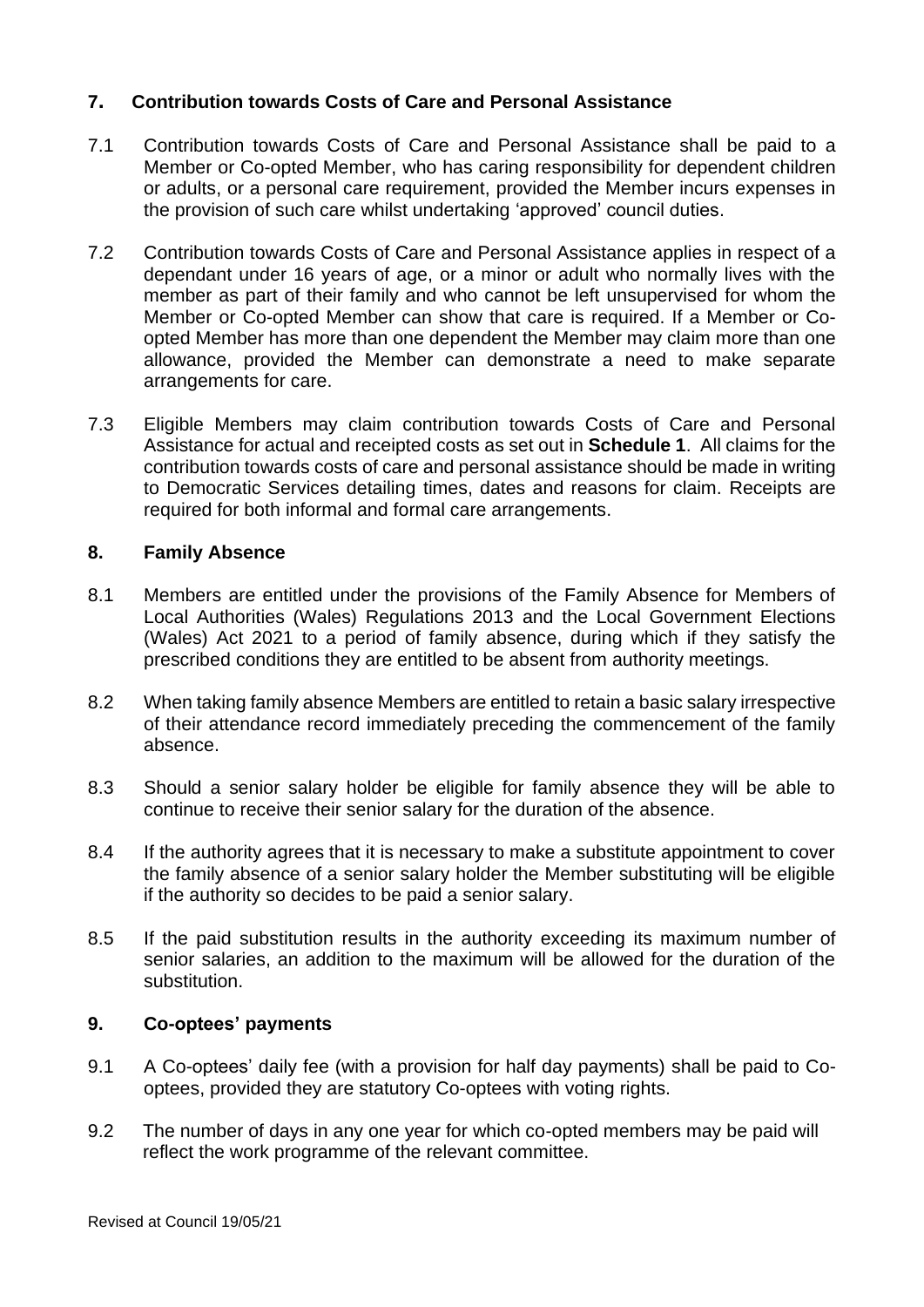- 9.3 Payments will take into consideration travelling time to and from the place of the meeting, reasonable time for pre meeting preparation and length of meeting (up to the maximum of the daily rate).
- 9.4 The Monitoring Officer or his/her deputy is designated as the "appropriate officer" and will determine preparation time, travelling time and length of meeting, the fee will be paid on the basis of this determination.
- 9.5 The Monitoring Officer or his/her deputy can determine in advance whether a meeting is programmed for a full day and the fee will be paid on the basis of this determination even if the meeting finishes before four hours has elapsed.
- 9.6 A half day meeting is defined as up to 4 hours.
- 9.7 A full day meeting is defined as over 4 hours.
- 9.8 The daily and half day fee for the Chairpersons of the Standards Committee and Audit Committee, as determined by the Independent Remuneration Panel for Wales, is set out in **Schedule 1**.
- 9.9 The daily and half day fee for other statutory Co-optees with voting rights, as determined by the Independent Remuneration Panel for Wales, is set out in **Schedule 1**.

#### **10. Travel and Subsistence Allowances**

#### 10.1 **General Principles**

- 10.2 Members and Co-opted Members are entitled to claim travelling expenses when travelling on the Authority's business for 'approved duties' as set out in **Schedule 2.**  Where Members travel on the Authority's business they are expected to travel by the most cost effective means. In assessing cost effectiveness regard will be given to journey time. A Member who does not travel by the most cost effective means may have their claim abated by an appropriate amount.
- 10.3 Where possible Members should share transport.
- 10.4 The distance claimed for mileage should be the shortest reasonable journey by road from the point of departure to the point at which the duty is performed, and similarly from the duty point to the place of return.
- 10.5 The rates of Members' Travel and Subsistence Allowances are set out in **Schedule 3** and are subject to annual review by the Independent Remuneration Panel for Wales.
- 10.6 Where a Member is suspended or partially suspended from their responsibilities or duties as a Member of the Authority in accordance with Part III of the Local Government Act 2000 (Conduct of Members), or regulations made under the Act, any travel and subsistence allowances payable to them in respect of that period for which they are suspended or partially suspended must be withheld by the Authority.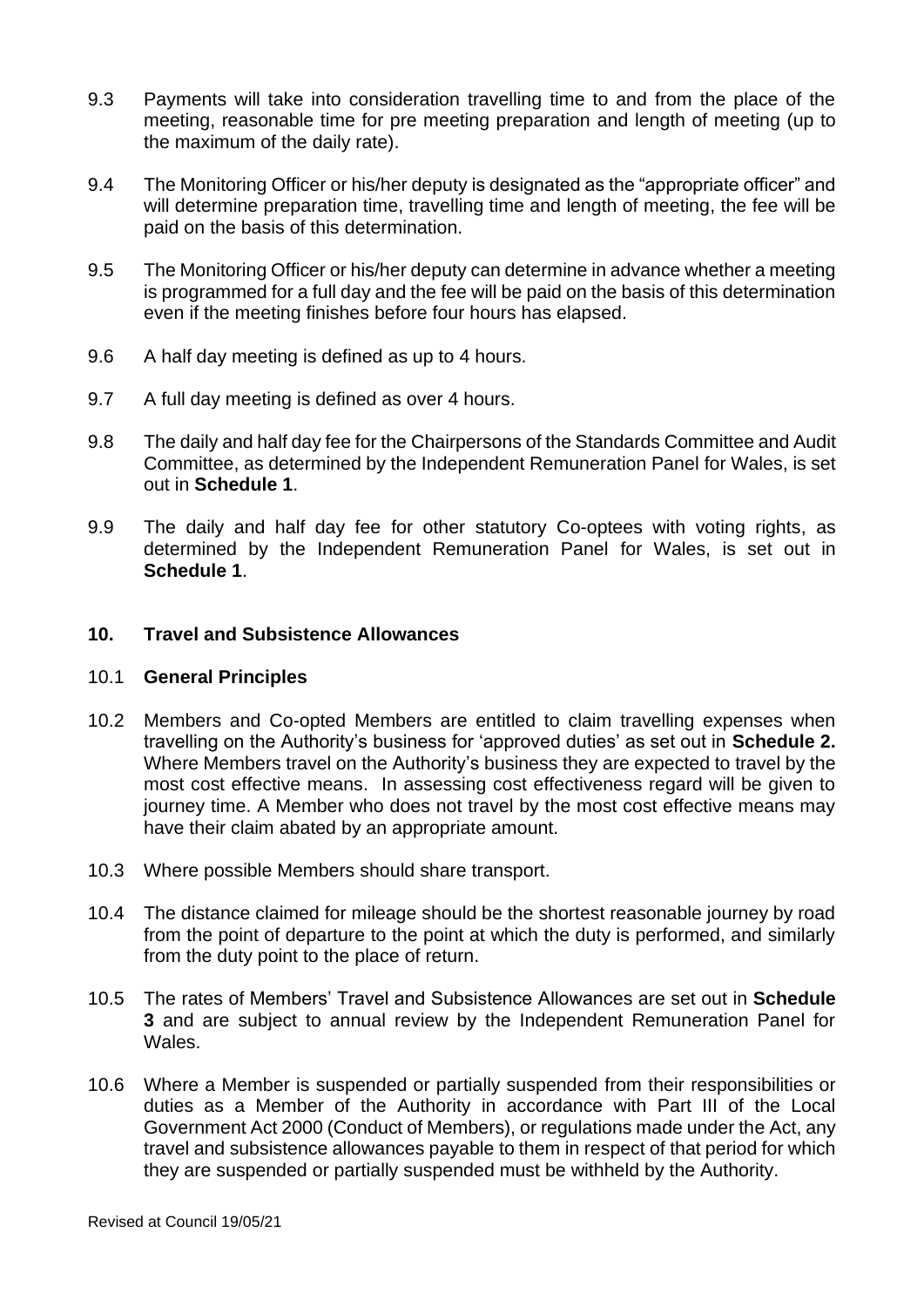#### **11. Travel by Private Vehicle**

- 11.1 The Independent Remuneration Panel for Wales has determined that the maximum travel rates payable should be the rates set out by Her Majesty's Revenue & Customs for the use of private cars, motorcycles and pedal cycles plus any passenger supplement.
- 11.2 The mileage rates for private vehicles as determined by the Independent Remuneration Panel for Wales are set out in **Schedule 3.**
- 11.3 Where a Member makes use of their private vehicle for approved duty purposes, the vehicle must be insured for business use. Proof of appropriate insurance must be provided to the Authority on request.

#### **12. Travel by Public Transport**

#### 12.1 **Rail/Coach Travel**

Unless otherwise authorised rail tickets will be second-class. However members are permitted to travel by first class rail when work requirements justify such expenditure (i.e. working on the train prior to attending a meeting the same day). First class tickets will be provided when they are available and it can be shown that these tickets would produce a saving to the council over the standard second class fare.

Democratic Services will purchase requisite rail and coach tickets for Members in advance of journeys. In the unlikely event that a Member needs to purchase a ticket directly, payment will be reimbursed upon production of the used ticket and/or a receipt.

#### 12.2 **Taxi Fares**

Taxi fares will only be reimbursed where their use has been authorised for cases of urgency, where no public transport is reasonably available, or a Member has a particular personal need. Re-imbursement will be upon receipt only.

#### 12.3 **Air Fare**

Travel by air is permissible if it is the most cost effective means of transport. Authorisation of the Chief Executive or his/her representative is required and tickets will be purchased by Democratic Services.

#### 12.4 **Travel Abroad**

Travel abroad on the Authority's business will only be permitted where authorised by Chief Executive or his/her representative. Democratic Services will arrange travel and accommodation.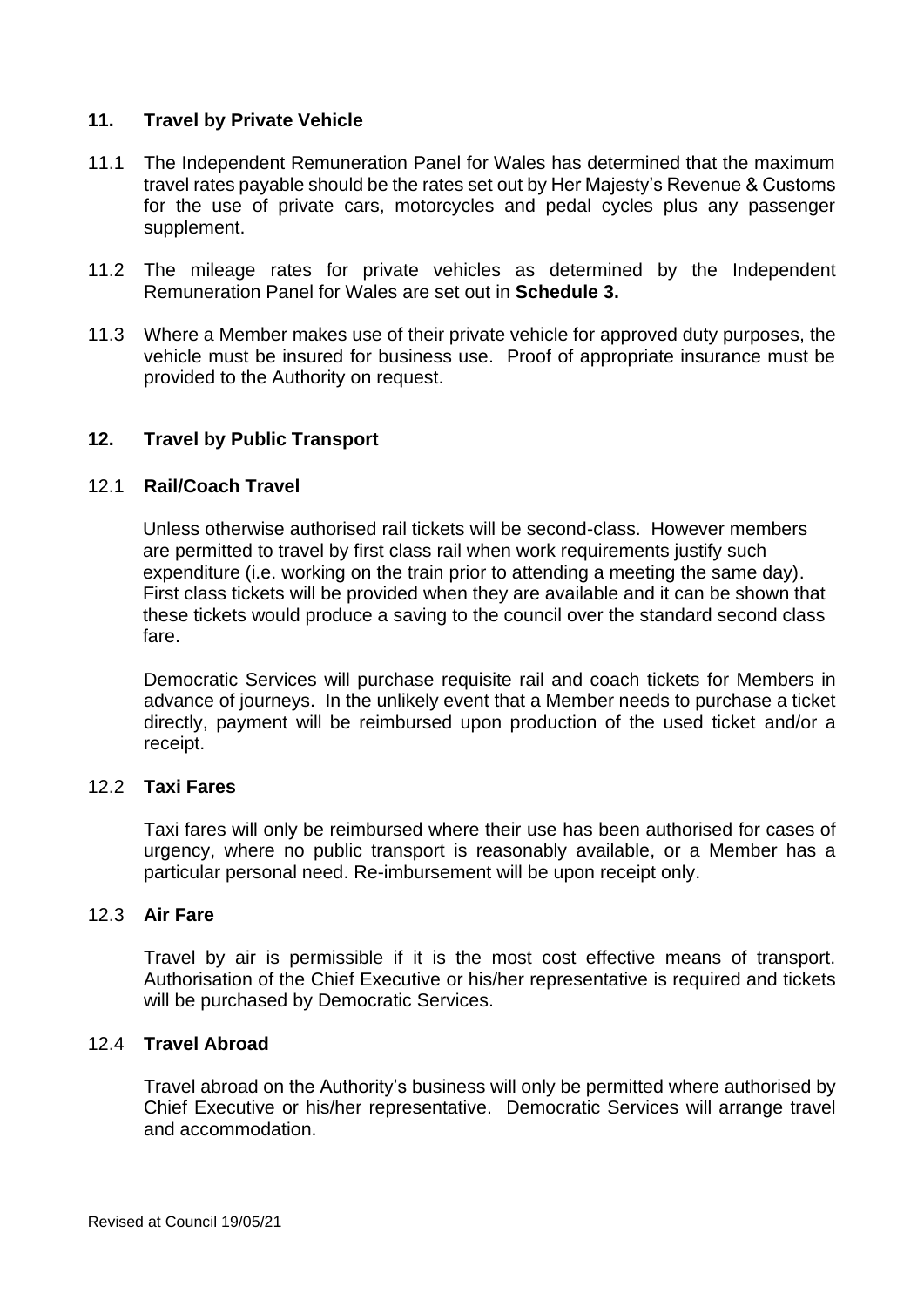# 12.5 **Other Travel Expenses**

Members are entitled to reimbursement of toll fees, parking fees, overnight garaging and other necessary travel associated expenses. Re-imbursement will be upon receipt only.

#### **13. Overnight Accommodation**

- 13.1 Overnight stays will only be permitted where the Authority's business extends to two days or more, or the venue is at such a distance that early morning or late night travel would be unreasonable. All overnight stays must receive prior authorisation from the Chief Executive or his/her representative.
- 13.2 Overnight accommodation will be booked by Democratic Services. Wherever possible the overnight accommodation will be pre-paid or invoiced.
- 13.3 Direct booking of overnight accommodation by a Member will only be permitted in the event of an emergency. Reimbursement will only be made upon the production of a receipt and will be at a level deemed reasonable and not in excess of the rates set out in **Schedule 3**.

#### **14 Subsistence Allowance**

- 14.1 The day subsistence rate to meet the costs of meals and refreshments in connection with approved duties (including breakfast when not provided as part of overnight accommodation) is set out in **Schedule 3**. The maximum daily rate covers a 24 hour period and can be claimed for any meal that is relevant, providing such a claim is supported by receipt(s).
- 14. 2 No provision is made for subsistence claims within the County.

#### **15. Claims and Payments**

- 15.1 A claim for travel and subsistence allowances must be made in writing by the 1<sup>st</sup> of the month (or the previous working day if falling on a Saturday, Sunday or Bank Holiday) and must be accompanied by the relevant receipts.
- 15.2 Allowances will be paid by the Director of Corporate Services by direct bank credit.

#### **16. Pensions**

16.1 The Authority shall enable its Members who are eligible to join the Local Government Pension Scheme.

#### **17 Supporting the work of Authority Members**

17.1 The Independent Remuneration Panel for Wales expects Members to be provided with adequate support to carry out their duties and that the support provided should take account of the specific needs of individual Members. The Authority's Democratic Services Committee is required to review the level of support provided to Members and should take proposals for reasonable support to the full council.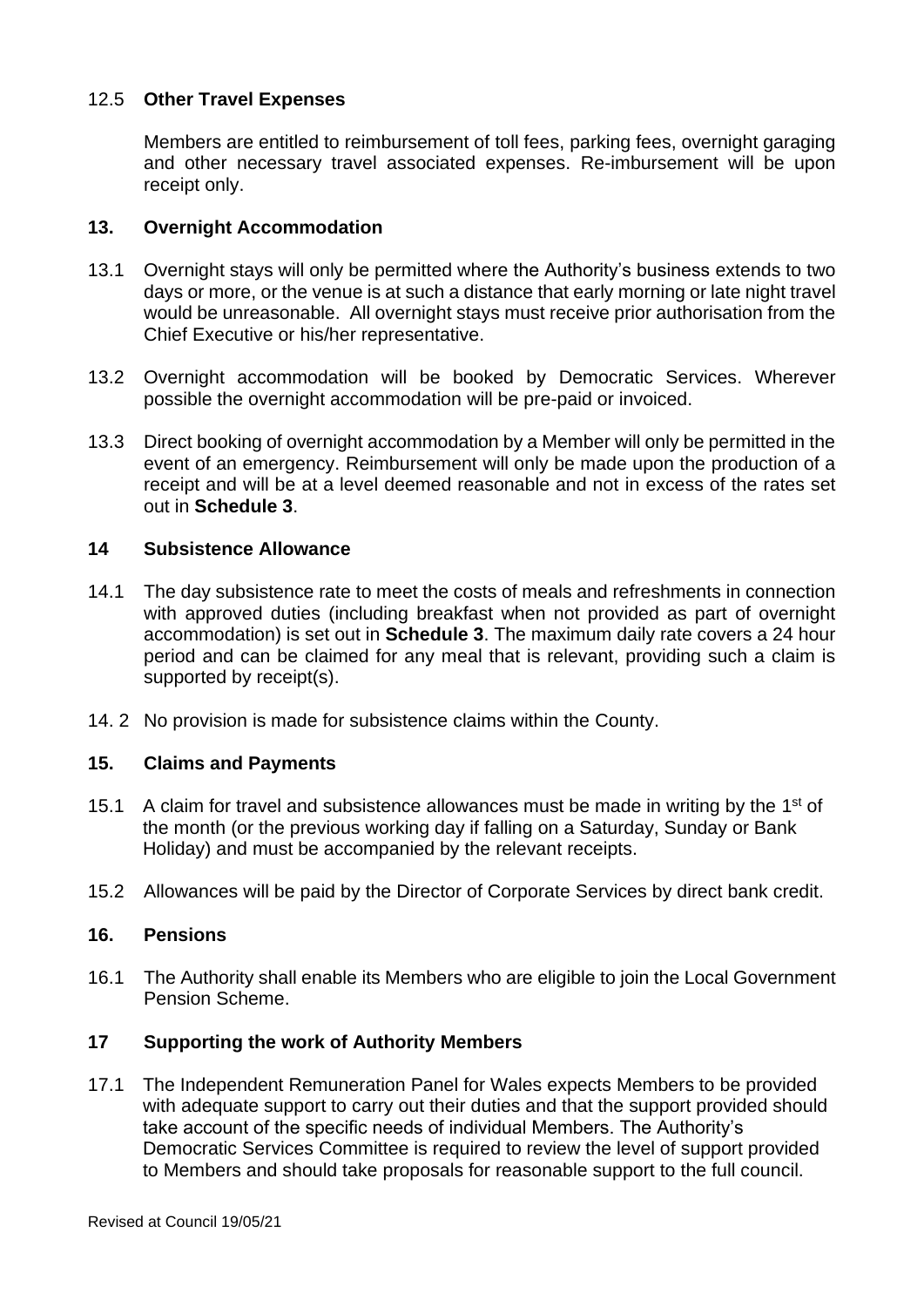- 17.2 All elected Members & Co-opted Members should be provided with adequate telephone, email and internet facilities to give electronic access to appropriate information.
- 17.3 Such support should be without cost to any Member. Deductions must not be made from Members' salaries as a contribution towards the cost of support which the Authority has decided is necessary for the effectiveness and or efficiency of Members.

#### **18 Compliance**

18.1 In accordance with the Regulations, the Authority must comply with the requirements of Independent Remuneration Panel for Wales in respect of the monitoring and publication of payments made to Members and Co-opted Members as set out in **Schedule 4.**

#### **Note:**

**Members and Co-opted Members are reminded that expense claims are subject to both internal and external audit.**

*Receipts provided must be formal documents, showing the name of the business, the date and the nature of the supply. Basic non detailed till roll receipts are not acceptable.*

*In order to be able to manage the Authority's budget in an orderly manner it is good practice to submit claims in a timely fashion i.e. no longer than 3 months old per claim.*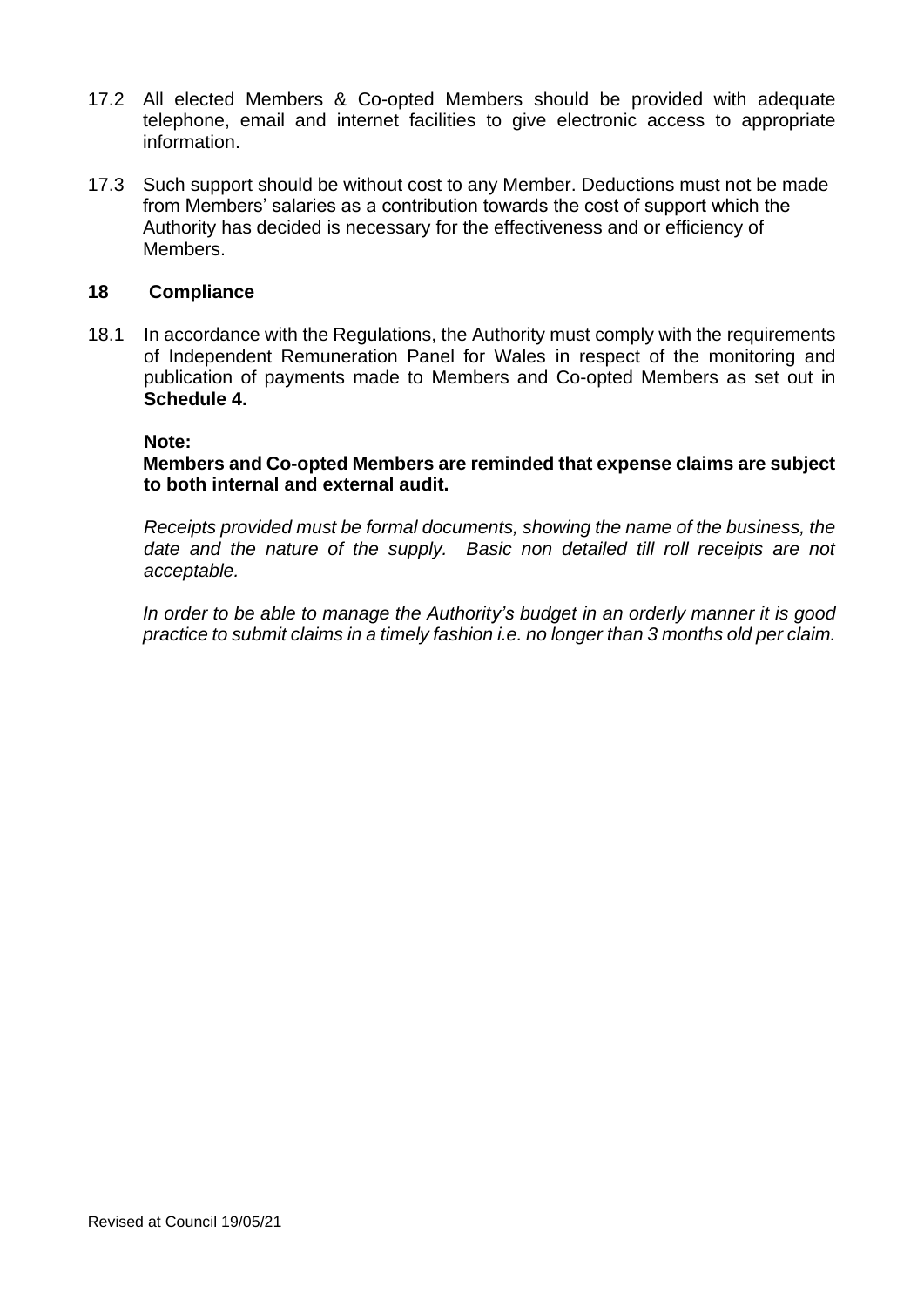# **SCHEDULE OF REMUNERATION 2021-22**

| <b>MEMBERS ENTITLED TO BASIC SALARY</b>                                                                      |                                                                                                                                                                                                                                                                                                                                                 |                                                                                                                       |                                                                                                                                                                                                                                                                                           | <b>ANNUAL</b><br><b>AMOUNT</b><br><b>OF BASIC</b><br><b>SALARY</b> |                                                                                                                                                                                                                                                                                                       |                                                                                                                         |
|--------------------------------------------------------------------------------------------------------------|-------------------------------------------------------------------------------------------------------------------------------------------------------------------------------------------------------------------------------------------------------------------------------------------------------------------------------------------------|-----------------------------------------------------------------------------------------------------------------------|-------------------------------------------------------------------------------------------------------------------------------------------------------------------------------------------------------------------------------------------------------------------------------------------|--------------------------------------------------------------------|-------------------------------------------------------------------------------------------------------------------------------------------------------------------------------------------------------------------------------------------------------------------------------------------------------|-------------------------------------------------------------------------------------------------------------------------|
| The following named elected members of the authority:                                                        |                                                                                                                                                                                                                                                                                                                                                 |                                                                                                                       |                                                                                                                                                                                                                                                                                           |                                                                    |                                                                                                                                                                                                                                                                                                       |                                                                                                                         |
| 1<br>$\overline{2}$<br>3<br>4<br>5<br>6<br>7<br>8<br>9<br>10<br>11<br>12<br>13<br>14<br>15<br>16<br>17<br>18 | Sue Allen<br>Liam Bowen<br>Kim Broom<br>Cefin Campbell<br><b>Mansel Charles</b><br>Deryk Cundy<br><b>Suzy Curry</b><br><b>Anthony Davies</b><br><b>Arwel Davies</b><br><b>Handel Davies</b><br><b>Ieuan Davies</b><br>Joseph Davies<br><b>Karen Davies</b><br><b>Sharen Davies</b><br>Jeff Edmunds<br>Penny Edwards<br>Colin Evans<br>Rob Evans | 19<br>20<br>21<br>22<br>23<br>24<br>25<br>26<br>27<br>28<br>29<br>30<br>31<br>32<br>33<br>34<br>35 <sup>5</sup><br>36 | <b>Tyssul Evans</b><br>Amanda Fox<br>Jeanette Gilasbey<br>Deian Harries<br>Carl J. Harris<br>Tina Higgins<br>Ken Howell<br>Andrew James<br>John Jenkins<br>Gareth John<br>Carys Jones<br>Betsan Jones<br>Dot Jones<br>Gary Jones<br>Irfon Jones<br>Jim Jones<br>Jean Lewis<br>Kevin Madge | 37<br>40<br>41<br>48<br>49                                         | <b>Shirley Matthews</b><br>Andre McPherson<br>Eryl Morgan<br>Shahana Najmi<br>Dai Nicholas<br>Aled Vaughan Owen<br><b>Dorian Phillips</b><br><b>Susan Phillips</b><br>John Prosser<br><b>Emlyn Schiavone</b><br>Hugh Shepardson<br>Alan Speake<br><b>Bill Thomas</b><br>Dai Thomas<br>Dorian Williams | £14,368                                                                                                                 |
|                                                                                                              |                                                                                                                                                                                                                                                                                                                                                 |                                                                                                                       |                                                                                                                                                                                                                                                                                           |                                                                    |                                                                                                                                                                                                                                                                                                       | 38<br>39<br>42<br>43<br>44<br>45<br>46 Louvain Roberts<br>47<br>50<br>51<br>52 Gareth Thomas<br>53 Elwyn Williams<br>54 |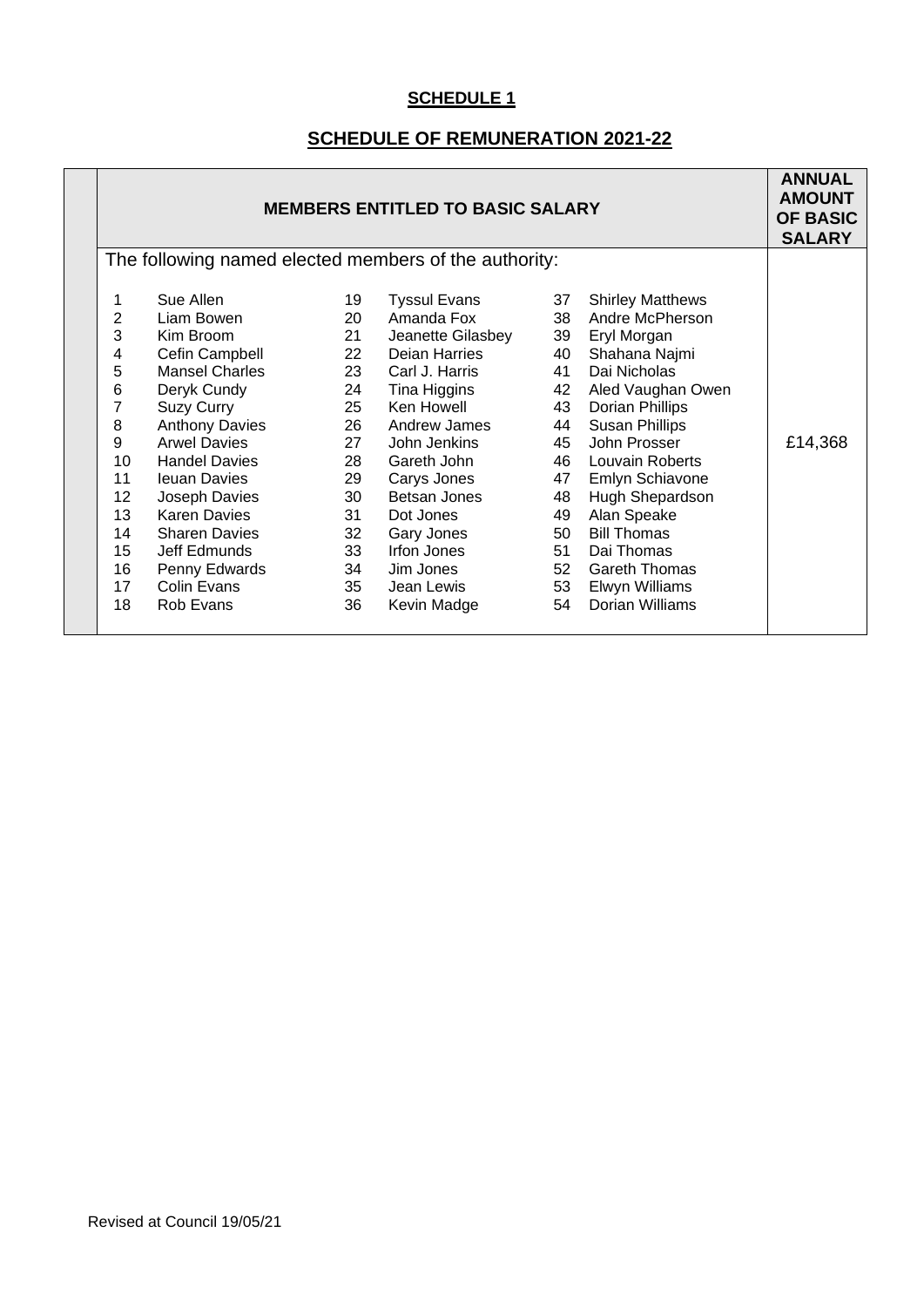|                                                                                    | <b>SENIOR SALARIES ENTITLEMENTS*</b><br>(includes basic salary)                    |                                      | <b>ANNUAL</b><br><b>AMOUNT OF</b><br><b>SENIOR</b><br><b>SALARY</b> |
|------------------------------------------------------------------------------------|------------------------------------------------------------------------------------|--------------------------------------|---------------------------------------------------------------------|
|                                                                                    | <b>ROLE</b>                                                                        | <b>MEMBER</b>                        |                                                                     |
| 1.                                                                                 | Leader                                                                             | <b>Emlyn Dole</b>                    | £49,974                                                             |
| 2.                                                                                 | Deputy Leader                                                                      | Mair<br><b>Stephens</b>              | £35,320                                                             |
| 3.                                                                                 | <b>Executive Board Member - Environment</b>                                        | <b>Hazel Evans</b>                   | £30,773                                                             |
| 4.                                                                                 | Executive Board Member - Education &<br>Children                                   | Glynog<br><b>Davies</b>              | £30,773                                                             |
| 5.                                                                                 | <b>Executive Board Member - Housing</b>                                            | Linda Evans                          | £30,773                                                             |
| 6.                                                                                 | <b>Executive Board Member - Resources</b>                                          | David<br><b>Jenkins</b>              | £30,773                                                             |
| 7.                                                                                 | Executive Board Member - Culture, Sport &<br>Tourism                               | Peter<br>Hughes-<br><b>Griffiths</b> | £30,773                                                             |
| 8.                                                                                 | <b>Executive Board Member - Public Protection</b>                                  | Philip<br><b>Hughes</b>              | £30,773                                                             |
| 9.                                                                                 | Executive Board Member - Social Care &<br>Health                                   | Jane<br><b>Tremlett</b>              | £30,773                                                             |
| 10.                                                                                | Executive Board Member - Communities and<br><b>Rural Affairs</b>                   | <b>Ann Davies</b>                    | £30,773                                                             |
| 11.                                                                                | <b>Chair of Planning Committee</b>                                                 | Alun Lenny                           | £23,161                                                             |
| 12.                                                                                | <b>Chair of Licensing Committee</b>                                                | Edward<br>Thomas                     | £23,161                                                             |
| 13.                                                                                | <b>Chair of Community Scrutiny Committee</b>                                       | Fozia Akhtar*                        | £23,161                                                             |
| 14.                                                                                | Chair of Education & Children Scrutiny<br>Committee                                | <b>Darren Price</b>                  | £23,161                                                             |
| 15.                                                                                | <b>Chair of Environmental &amp; Public Protection</b><br><b>Scrutiny Committee</b> | John James                           | £23,161                                                             |
| 16.                                                                                | Chair of Policy & Resources Scrutiny<br>Committee                                  | Giles Morgan                         | £23,161                                                             |
| 17.                                                                                | Chair of Social Care & Health Scrutiny<br>Committee                                | Gwyneth<br>Thomas                    | £23,161                                                             |
| 18.                                                                                | Leader of the Largest Opposition Group                                             | Robert<br>James                      | £23,161*                                                            |
| A maximum of 18 senior salaries for Carmarthenshire County Council may be paid and |                                                                                    |                                      |                                                                     |

this has not been exceeded.

*\*Note. Committee Chairs and the Chair & Vice Chair of Council for 2021/22 will be confirmed*

*at the Annual Meeting. The Chair of the Community Scrutiny Committee will be appointed by the Committee at its first meeting of the 2021/22 municipal year. The current Chair stays in post until this time.*

*The Leader of the largest opposition Group has chosen not to accept the IRPW increase for 2021/22 and will be paid the lower rate of £22,918 until we are notified otherwise.*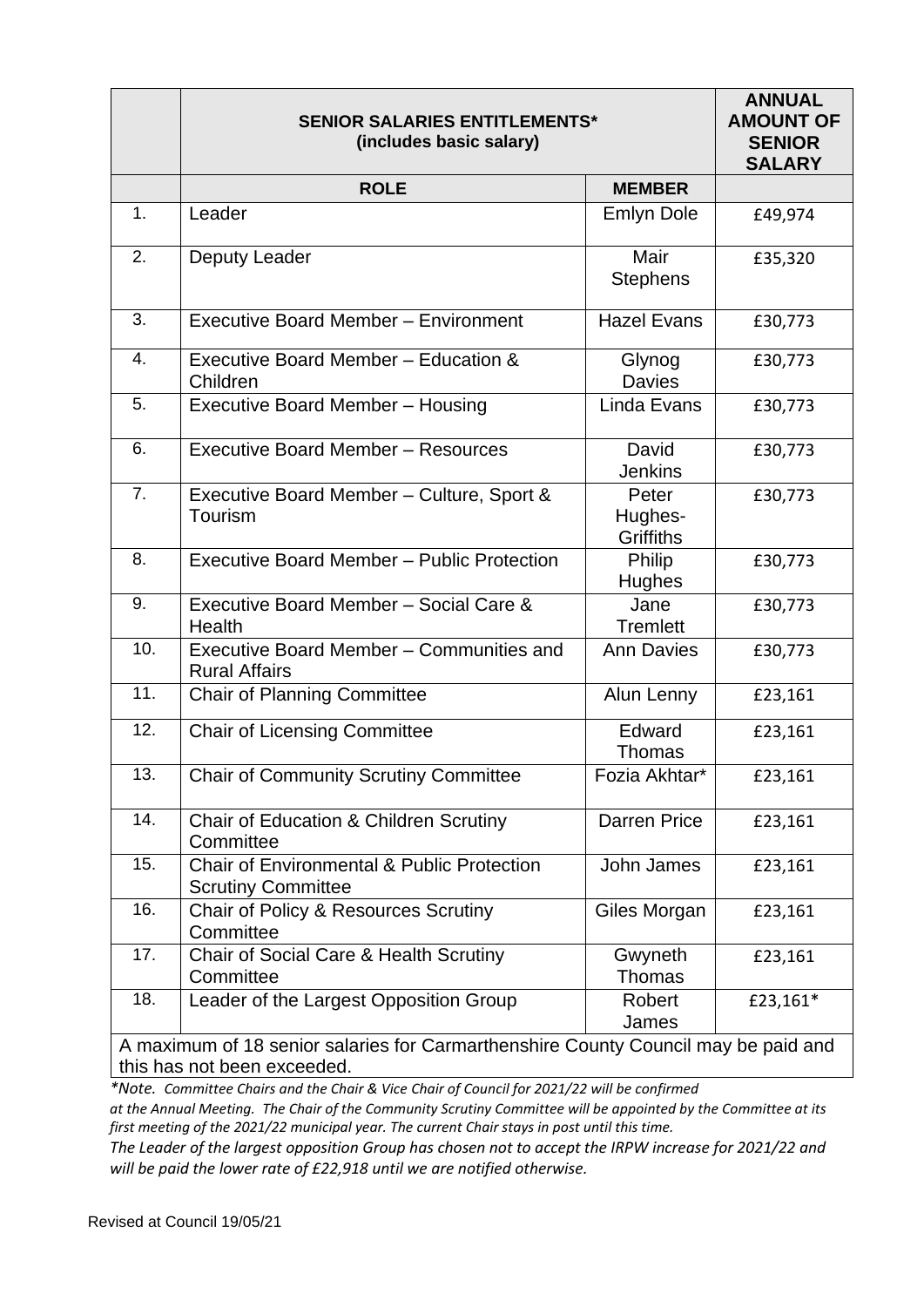| <b>ENTITLEMENT TO CIVIC SALARIES*</b>    | <b>ANNUAL</b><br><b>AMOUNT OF</b> |                     |
|------------------------------------------|-----------------------------------|---------------------|
| <b>ROLE</b>                              | <b>MEMBER</b>                     | <b>CIVIC SALARY</b> |
| Civic Head (Mayor / Chair)               | <b>Cllr Eirwyn</b><br>Williams    | £23,161             |
| Deputy Civic Head (Deputy Mayor / Chair) | Cllr. Ken<br>Lloyd                | £18,108             |

\*Note the Civic and Deputy Civic Head for 2021-22 will be appointed at the Annual Meeting of Council

| <b>ENTITLEMENT AS STATUTORY CO-OPTEES</b>                                                                                                | <b>AMOUNT OF</b>                                                                                                                                                                                                                                                                                                                                  |                                       |  |
|------------------------------------------------------------------------------------------------------------------------------------------|---------------------------------------------------------------------------------------------------------------------------------------------------------------------------------------------------------------------------------------------------------------------------------------------------------------------------------------------------|---------------------------------------|--|
| <b>ROLE</b>                                                                                                                              | <b>MEMBER</b>                                                                                                                                                                                                                                                                                                                                     | <b>CO-OPTEES</b><br><b>ALLOWANCES</b> |  |
| <b>Chairperson of Standards Committee</b>                                                                                                | Andre Morgan                                                                                                                                                                                                                                                                                                                                      | £268 Daily Fee<br>£134 1/2 Day Fee    |  |
| Chairperson of Audit Committee                                                                                                           | N/A                                                                                                                                                                                                                                                                                                                                               | £268 Daily Fee<br>£134½ Day Fee       |  |
| Statutory Co-optees - Standards Committee,<br><b>Education OVSC Committee, Audit</b><br>Committee, Crime and Disorder OVSC               | <b>Standards Committee:</b><br>Mary Dodd<br>$\bullet$<br>Daphne Evans<br>Julie James<br><b>Alun Williams</b><br><b>Phil Rogers</b><br>Education<br>Children<br>&<br><b>Scrutiny Committee</b><br>Vera Kenny<br>Rev. Delyth Richards<br>Vacancy (Area 1)<br>Anthony Eynon (Area<br>2)<br>Vacancy (Area 3)<br><b>Audit Committee</b><br>Julie James | £210 Daily Fee<br>£105 1/2 Day Fee    |  |
| Statutory Co-optees - ordinary members of<br>Standards Committee who also chair<br><b>Standards Committees for Community</b><br>Councils | N/A                                                                                                                                                                                                                                                                                                                                               | £238 Daily Fee<br>£119 1/2 Day Fee    |  |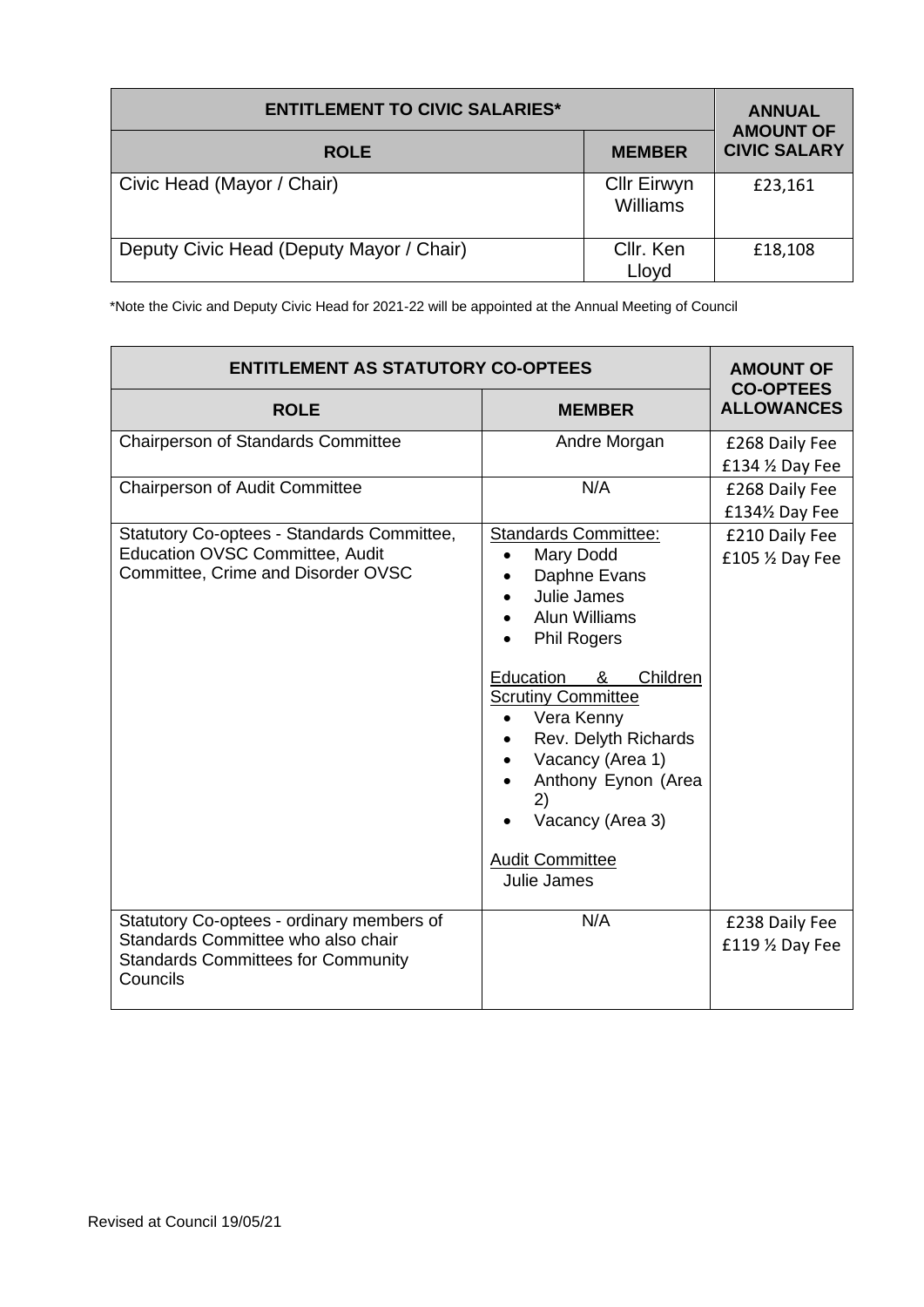| <b>Contribution towards Costs of Care and Personal Assistance</b>                                                         |                                                                                                                                                                                                                                                                                               |
|---------------------------------------------------------------------------------------------------------------------------|-----------------------------------------------------------------------------------------------------------------------------------------------------------------------------------------------------------------------------------------------------------------------------------------------|
| <b>All Members</b><br>(For clarification, care costs cannot be paid to someone who is a part of a<br>members' household). | • Formal<br>(registered<br>with the care<br>inspectorate<br>Wales) care<br>costs to be<br>paid as<br>evidenced<br>• Informal<br>(unregistered)<br>care costs to<br>be paid up to a<br>maximum rate<br>equivalent to<br>the Real UK<br>Living Wage at<br>the time the<br>costs are<br>incurred |
| Members Support - what is provided in terms of telephone, internet or<br>email (see Determination 6)                      |                                                                                                                                                                                                                                                                                               |
| Telephone Support for Executive Members                                                                                   | <b>All Executive</b><br><b>Board Members</b><br>receive an<br>Authority issued<br>phone for calls,<br>texts and data.                                                                                                                                                                         |
| Telephone Support for Chairs of Committees                                                                                | All Members can<br>make calls on<br>their iPads                                                                                                                                                                                                                                               |
| Telephone Support for all other Members                                                                                   | All Members can<br>make calls on<br>their iPads<br>The Leader of the<br>Largest<br><b>Opposition Group</b><br>receives an<br>Authority issued<br>phone for calls,<br>texts and data.                                                                                                          |
| <b>Access to Email for Executive Members</b>                                                                              | All members are<br>issued with<br>corporate email<br>addresses<br>together with an<br>iPad and basic<br>laptop                                                                                                                                                                                |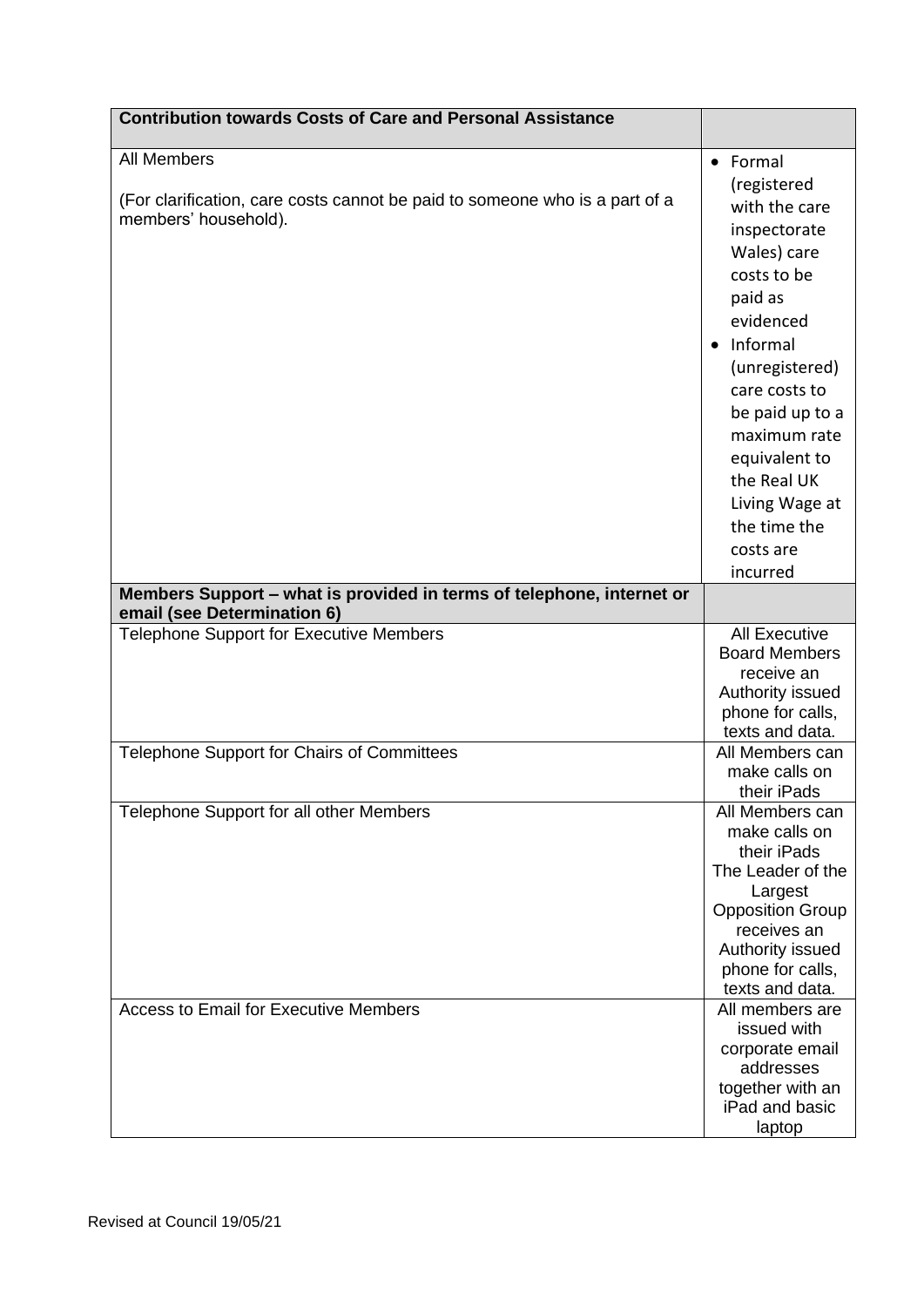| Access to Email for Chairs of Committees      | All members are  |
|-----------------------------------------------|------------------|
|                                               | issued with      |
|                                               | corporate email  |
|                                               | addresses        |
|                                               | together with an |
|                                               | iPad and basic   |
|                                               | laptop           |
| Access to Email for all other Members         | All members are  |
|                                               | issued with      |
|                                               | corporate email  |
|                                               | addresses        |
|                                               | together with an |
|                                               | iPad and basic   |
|                                               | laptop           |
| <b>Internet Support for Executive Members</b> | All members are  |
|                                               | issued with an   |
|                                               | iPad and basic   |
|                                               | laptop which     |
|                                               | provides access  |
|                                               | to the Internet  |
| Internet Support for Chairs of Committees     | All members are  |
|                                               | issued with an   |
|                                               | iPad and basic   |
|                                               | laptop which     |
|                                               | provides access  |
|                                               | to the Internet  |
| Internet Support for all other Members        | All members are  |
|                                               | issued with an   |
|                                               | iPad and basic   |
|                                               | laptop which     |
|                                               | provides access  |
|                                               | to the Internet  |

Carmarthenshire Council operates a paperless meeting environment and members are provided with a tablet device for this purpose. Members who have an evidence based need for paper copies will only receive a laptop for email and internet access.

#### **Co-optees Support**

All co-opted members receive a tablet device and corporate @carmarthenshire.gov.uk email address.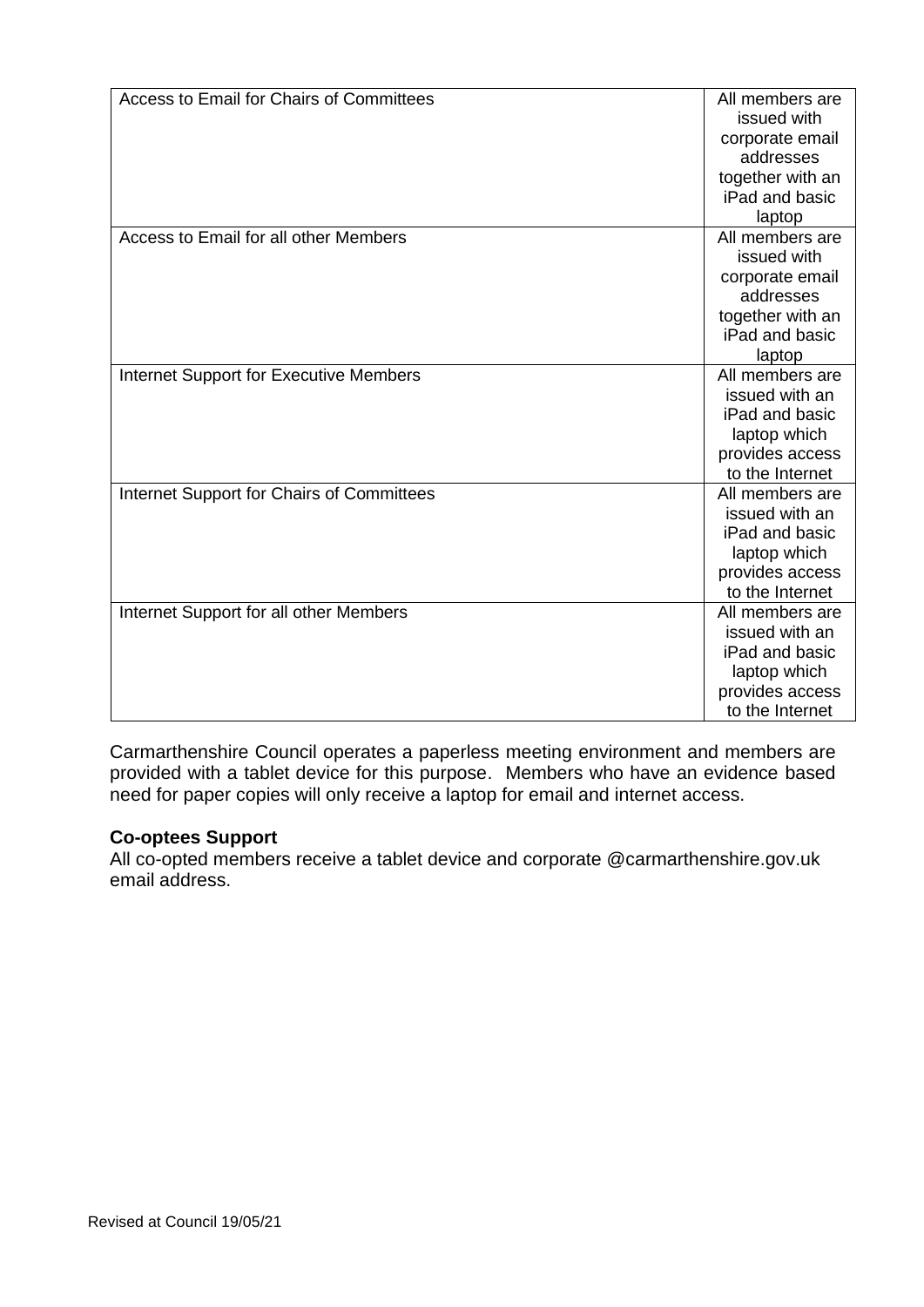# **Approved duties**:

- attendance at a meeting of the Authority or of any committee of the Authority or of any body to which the Authority makes appointments or nominations or of any committee of such a body;
- attendance at a meeting of any association of authorities of which the Authority is a member;
- attendance at any other meeting the holding of which is authorised by the Authority or by a committee of the Authority or by a joint committee of the Authority and one or more other Authorities;
- a duty undertaken for the purpose of or in connection with the discharge of the functions of Executive;
- a duty undertaken in pursuance of a standing order which requires a Member or Members to be present when tender documents are opened;
- a duty undertaken in connection with the discharge of any function of the Authority which empowers or requires the Authority to inspect or authorise the inspection of premises;
- attendance at any training or developmental event approved by the Authority or its Executive Board;
- the following duties which have been approved by Council:
	- *a) Attendance at a meeting of the Authority or of any committee of the Authority or of any body to which the Authority makes appointments or nominations or of any committee of such a body;*
	- *b) Attendance at a meeting of any association of authorities of which the Authority is a member;*
	- *c) Attendance at any other meeting the holding of which is authorised by the Authority or by a committee of the Authority or by a joint committee of the Authority and one or more other authorities;*
	- *d) A duty undertaken for the purpose of or in connection with the discharge of the functions of an executive where the Authority is operating executive arrangements within the meaning of Part II of the 2000 Act;*
	- *e) A duty undertaken in connection with the discharge of any function of the authority to inspect or authorise the inspection of premises;*
	- *f) Attendance at any training or developmental event approved by the Executive Board;*

*(All applications for attendance at Conferences / Seminars / Training Courses will be considered by the Executive Board following presentation of a report prepared by the Chief Executive which will include:*

*a) conference / seminar / training course details;*

Revised at Council 19/05/21 *b) the comments of the relevant Director as to the necessity to attend;*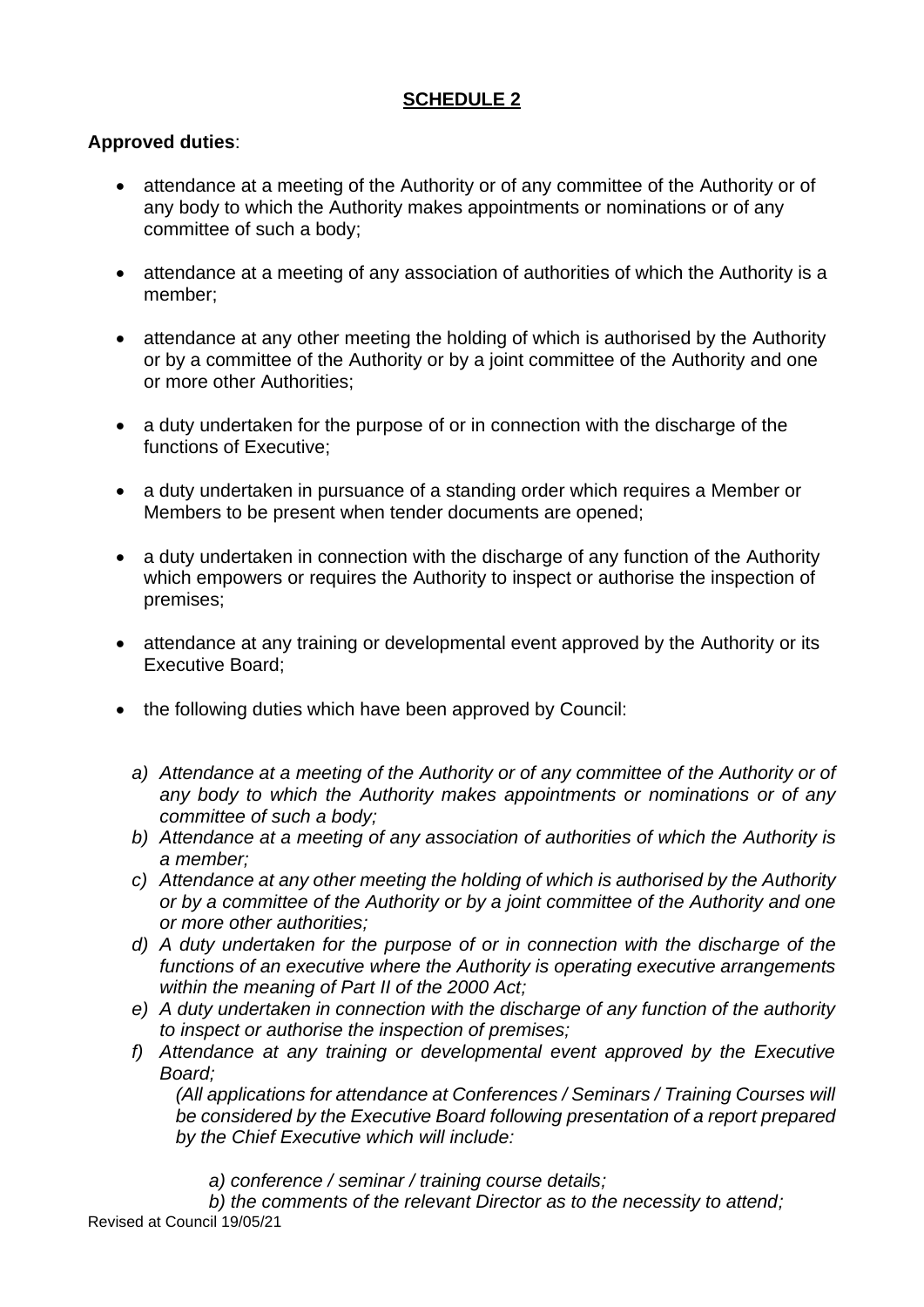*c) the total costs associated with attendance i.e. conference / seminar / training fees, transport, subsistence and accommodation.*

*Should the majority of Executive Board Members be in favour of the application then the Leader has delegated authority to approve the application for attendance.)*

- *g) Any other duty approved by the Authority, or any other duty of a class so approved, undertaken for the purpose of, or in connection with, the discharge of the functions of the Authority or of any of its committees;*
- *h) Attendance by a Councillor at a meeting involving the Chief Executive or his/her representative at a local government office or site within the Authority's area, called at the prior request of the Chief Executive or his/her representative, in connection with the functions of the Council;*
- *i) Site Meetings convened by the Chief Executive as a consequence of a decision by the Council, the Executive Board or a Committee of the Council;*
- *j) Meetings of Joint Liaison Committees;*
- *k) Where a Councillor is formally authorised in accordance with the Authority's decision making procedures for the purpose of and in connection with the discharge of the functions of the Council, to attend a conference, take part in a visit, join a deputation or attend a course not on the approved list as the official representative of the Council, then that decision in sending the Councillor shall automatically designate the duty undertaken as an "approved duty";*
- *l) Attendance at meetings of the Shadow Executive Board convened by the Chief Executive;*
- *m) Attendance by a Councillor at Meetings of outside bodies to which the Councillor has been formally appointed or nominated by the Council;*
- *n) Attendance by the Chair of Council, Leader and Deputy Leader of the Opposition and the relevant Scrutiny Committee Chair at meetings of the Executive Board;*
- *o) Attendance by a Councillor at meetings or events to which the Councillor has been formally appointed or nominated by the Council in a Champion or Ambassador role;*
- *p) Inclusion on the list of approved duties does not necessarily preclude payment for attendance by other bodies (other than for the Leader, Deputy Leader or an Executive Board Member who is in receipt of a Senior Salary), and nominated Councillors eligible under schemes operated by such bodies may claim in accordance with any such schemes.*

*(Claims for travelling and subsistence allowances should not be made to outside bodies and the Council for the same duties).*

#### *Executive Board Members Approved Duties*

*The following duties are also "approved duties" for the Leader and Executive Board Members:*

> *Attendance at Meetings of the Council, the Executive Board, Committees and Advisory Panels;*

> *Attendance at Meetings of Executive Board Members convened for the purpose of taking executive decisions and formally convened by the Chief Executive;*

> *Activities in connection with the exercise of duties as an Executive Board Member; Attendance by members of the Executive Board at any local, regional or national event where the Leader has, prior to the event, informed the Chief Executive that*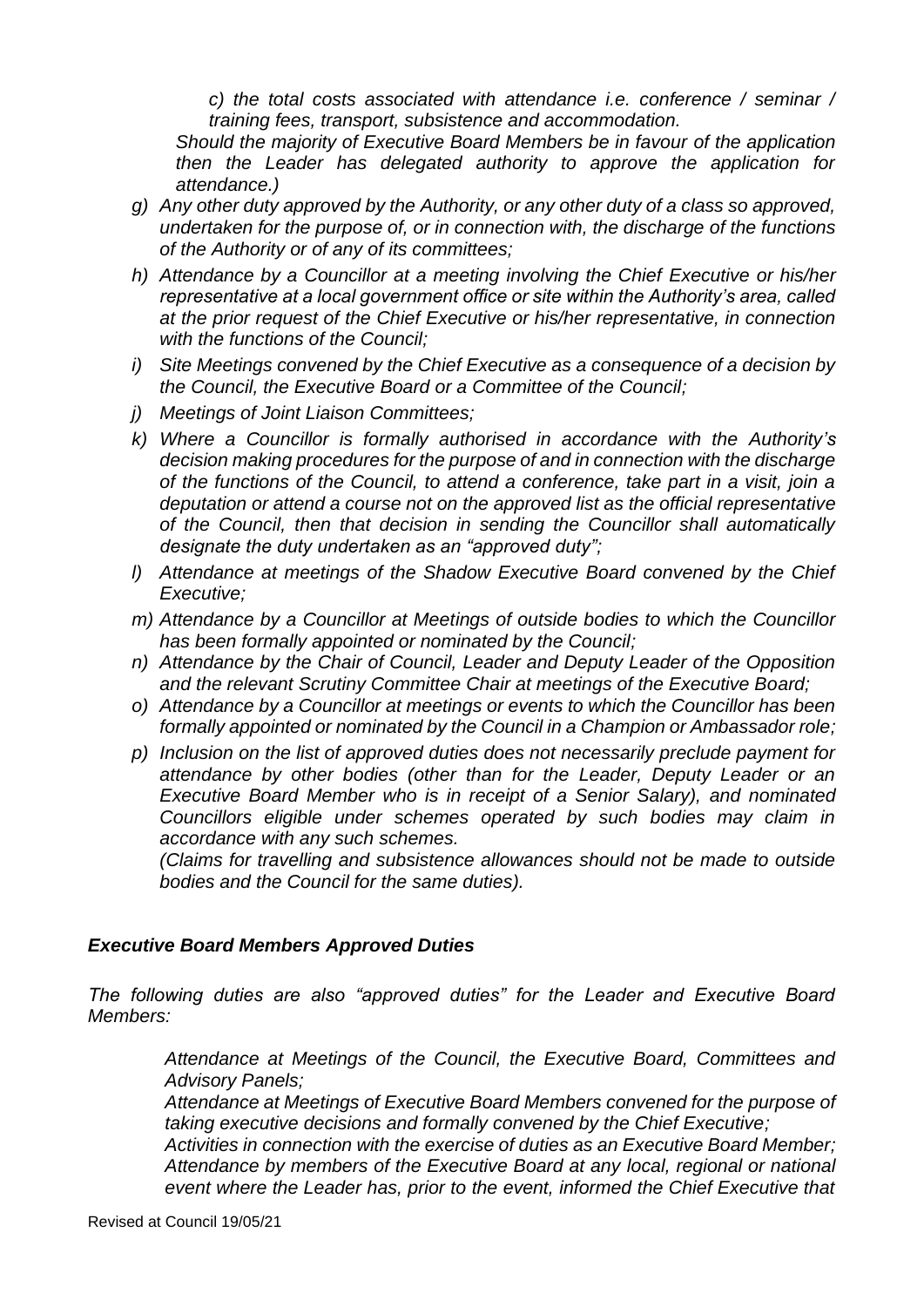*he/she has nominated them to attend in his/her place as a representative of the Council.*

#### *Official openings, public launch events of the Council's new buildings/services/ facilities within the County*

*Attendance at public launch events/official openings of new Council buildings/services/ facilities will not be an approved duty unless a formal invitation is received from the Chief Executive (or his/her representative) to attend;*

*The attendance of the Leader and relevant Executive Board Members at such events would form part of their duties as a member of the Council's Executive;*

*The attendance of the Chair and Vice Chair of Council at such events would form part of their civic duties.*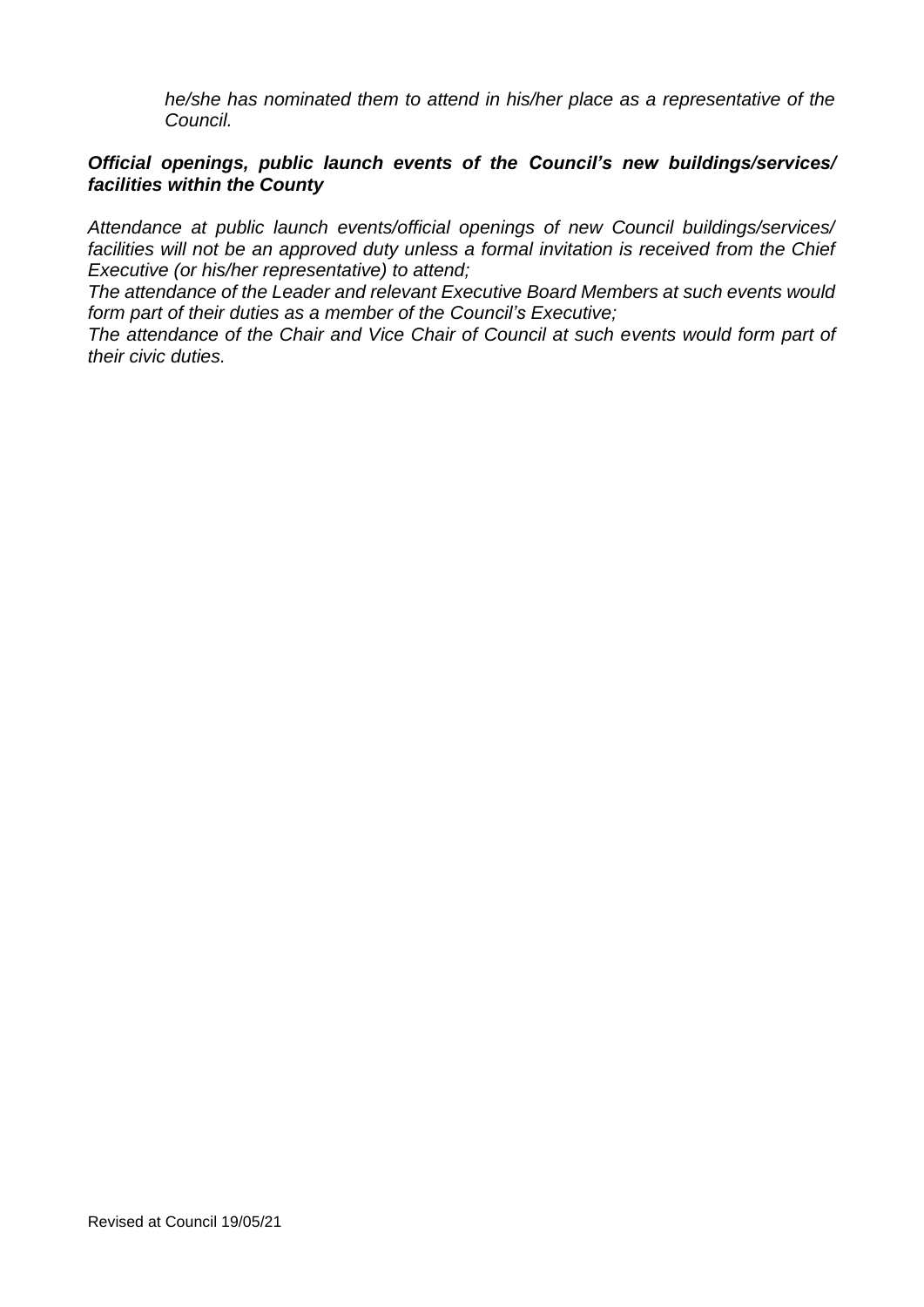#### **Mileage Rates**

| All sizes of private motor vehicle<br>Up to 10,000 miles<br>Over 10,000 miles | 45 pence per mile<br>25 pence per mile |
|-------------------------------------------------------------------------------|----------------------------------------|
| <b>Private Motorcycles</b><br><b>Pedal Cycles</b>                             | 24 pence per mile<br>20 pence per mile |
| Passenger supplement                                                          | 05 pence per mile                      |

#### **Subsistence Allowance**

The day subsistence rate is up to a maximum of £28 and covers a 24 hour period and can be claimed for any meal if relevant provided such a claim is supported by receipts.

Re-imbursement of alcoholic drinks is not permitted.

#### **Overnight Stay**

The maximum allowances for an overnight stay are £200 for London and £95 for elsewhere. A maximum of £30 is available for an overnight stay with friends or relatives whilst on approved duty.